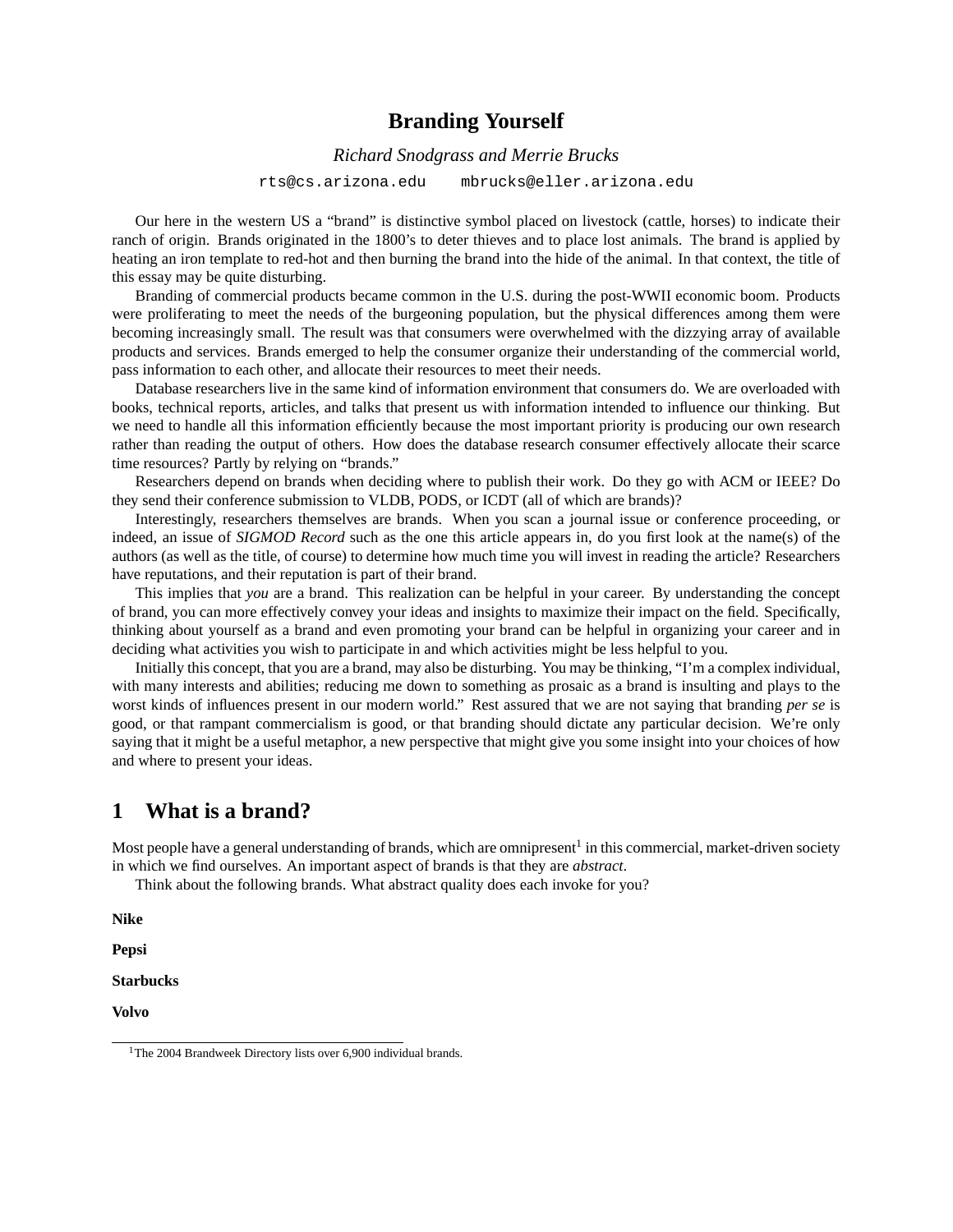If you are like most consumers, each of these brands has an identifiable personality. The goal of the Pepsi brand is to ensure that your mental construct of Pepsi is not about colored sugar water; it is about reestablishing your connection with your youth whenever you drink a Pepsi. Volvo makes cars, but what they really provide is safe transportation for you and your loved ones. Nike markets sneakers, but in actuality identifies the inner athlete, the talented, confident, successful competitor lurking inside. Starbucks sells coffee, but what each Starbucks cafe represents is a warm, comfortable gathering place. The marketing theory is that by associating these abstract, highly compelling qualities that consumers desire with specific products, those consumers are more likely to purchase those products, and to derive pleasure, and thus value, from those products, far beyond their utilitarian benefits.

Effective brands work extremely well. As a personal example, the first author stops by Starbucks every single Sunday to purchase a "venti vanilla mocha half-caff " for himself and a "venti soy latte" for the second author. Ten years ago this person had very little idea of what those words even meant, yet now these words roll off his tongue, a little worldly panache in this cowboy town. (Starbucks has a free brochure on how to speak in "barrister".) Recently the cashier taking his order called him by name, which admittedly felt very good; in a small way, he "belonged". A colleague admits he spends over \$1,000 a year at Starbucks, which translates into an awful lot of very expensive (and very profitable) coffee.

*Brand management*, the design and promotion of a brand, is a central task of most marketing departments, with large companies allocating millions of dollars a year to the establishment and promulgation of their brands.

Hewlett-Packard under Carly Fiorina recently started an ad campaign to instill its brand "You + HP": "HP's radically simple picture-making technology is the focus of its 'You + HP' brand campaign, launched October 2, 2003 with television, print and online ads. Only HP lets you be in control of the entire picture-making process, and only HP gives you all the digital tools you need: camera, printer, computer, inks and paper." The company makes TV and print ads available on their web site<sup>2</sup>. For IT professionals, HP has a different, though related brand: "Change + HP": "On Monday, February 9 [2004], HP launched the largest global enterprise advertising campaign in its history. Themed 'change+hp', the initiative demonstrates how HP Adaptive Enterprise solutions help customers capitalize on change. The 'change+hp' campaign positions change as a positive force to create business opportunity and a competitive advantage. This wave of advertising builds on HP's groundbreaking consumer launch in October 2003 and complements HP's ongoing 'customers+hp = everything is possible' global brand advertising campaign." They have print ads, television ads, and online ads at their web site<sup>3</sup>. The important aspects to note are that brands are *abstract*, they are *simple* (just a few words), they *connect* to the customer, and they are *distinctive*, easily differentiable from other brands.

For several decades the field of marketing has been embroiled in a discussion of the extent to which marketing is a science. In a neat reverse of this conversation, J. Paul Peter and Jerry Olson asked an entirely different question: Is Science Marketing? [Peter and Olson 1984]. They affirmatively show that "science can be effectively analyzed as a special case of marketing—the marketing of ideas." Our thesis is a corollary to theirs: database research can be viewed as the marketing of ideas, with brand management an important component. Simply put, one can increase the impact and acceptance of one's research insights by utilizing this brand metaphor.

# **2 What good are brands?**

Why should a database researcher even consider branding himself or herself? First, it helps get one's ideas out into the "marketplace," into conversations at conferences, into discussions of related work in papers, and ultimately, impacting the work of others and perhaps improving DBMS products. Branding does so by making your ideas memorable. In doing so, branding can help your career. Many of the successful database researchers have used branding, either explicitly or intuitively, without even knowing what they were doing. Branding can enable synergy. Branding can tie together disparate activities so that the visibility of one effort increases the visibility and impact of a separate activity.

As Peter and Olson emphasized in their paper, the major product of science is ideas. Note that "brand" and "product" are very different. A brand is an abstract notion associated with a company (or person). A product is a specific concrete deliverable being sold by the company. A product of database research could be an insight, an algorithm, or the basic idea of a paper. Modeling database transactions as a partial order of read and write operations is a product. The Apriori data mining algorithm, developed by Rakesh Agrawal, Tomasz Imielinski and Arun Swami, is a product.

<sup>2</sup>http://www.hp.com/hpinfo/newsroom/hpads/you/

<sup>3</sup>http://www.hp.com/hpinfo/newsroom/hpads/demandmore/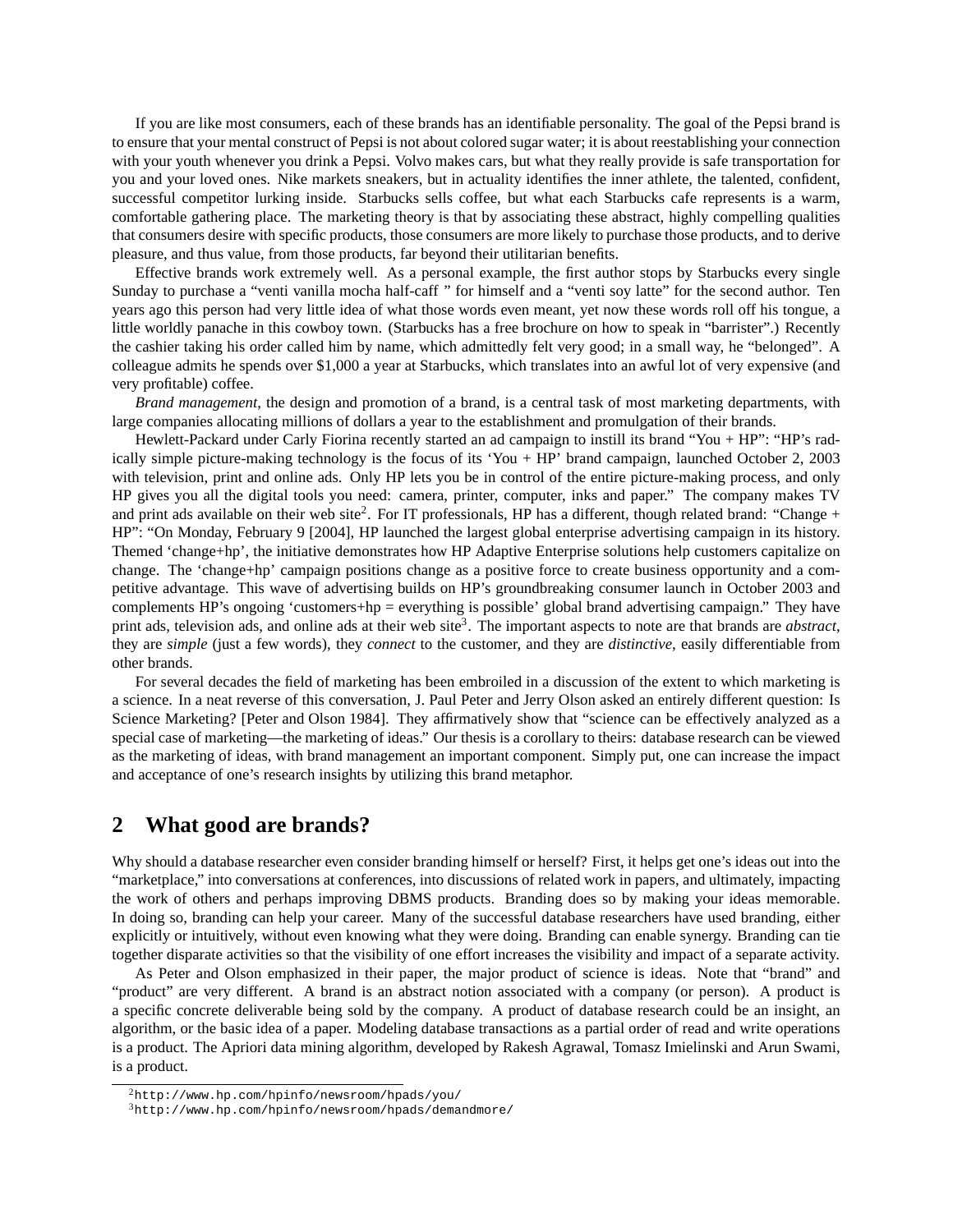Branding increases the visibility of your product, so the first task must be to develop a superior product. Careers are not made through effective branding of a poor product. Without a good product, marketing is counter-productive.

One benefit of a strong brand is that it goes both ways. When  $I^4$  think of "HP," the words "computer printer" come to mind. But, more importantly, when I think of the words "computer printer," HP immediately comes to mind (as does Epson and, more recently, Dell). As a result, I own two HP printers and one Epson printer. (I also own a Samsung laser printer, but that brand is not as closely associated to printers, as least to me.) What HP wants to do with its "You + HP" brand is to more closely associate, in the consumer's mind, the broader range of products: cameras, scanners, computers, and photo paper, with HP.

### **3 People as brands**

For each of the following names and entities, pause for a few seconds to catch the first few words that come to mind. Associate with each person no more than three words. Write those words on a piece of paper

- Jim Gray
- Pat Selinger
- Jeff Ullman
- Stan Zdonik

Before going on, please take just a few minutes to write down a few words that first come to mind for each person. Rest assured that there are no right or wrong answers; you will not be graded! Have fun!

What is Jim Gray's brand, to you? What about Pat Selinger? What comes to mind when you hear Stan Zdonik's name? To me, all three of these highly-regarded database researchers have strong, recognizable brands.

Jeff Ullman, by virtue of his breadth, has a variety of distinct brands. For compiler folks, Jeff's brand is his influential book on compilers, with Aho and Sethi. For theoreticians, Jeff's brand are his equally influential books on algorithms (with Aho and Hopcroft) and automata theory (with Hopcroft and Motwani). Some database researchers know him primarily for his work on Datalog; others see him as a data mining or information mediation person; older folks remember his pioneering work on the universal relational model. And Jeff is now trying to establish yet a new brand.

As mentioned before, brands go both ways. The following is a list of research areas in databases. Please read each area, then pause for a few seconds to catch the first name that comes to mind. Write that name on a piece of paper. Then go to the next area.

For example, when I hear the words "relational database," the first name that comes to my mind is "Ted Codd." Perhaps a different name comes to your mind. The important thing is not to think too hard about this. Free associate.

- ARIES Recovery
- Data Privacy
- Similarity Search
- XML Indexing

<sup>&</sup>lt;sup>4"</sup>I" in this paper refers the first author.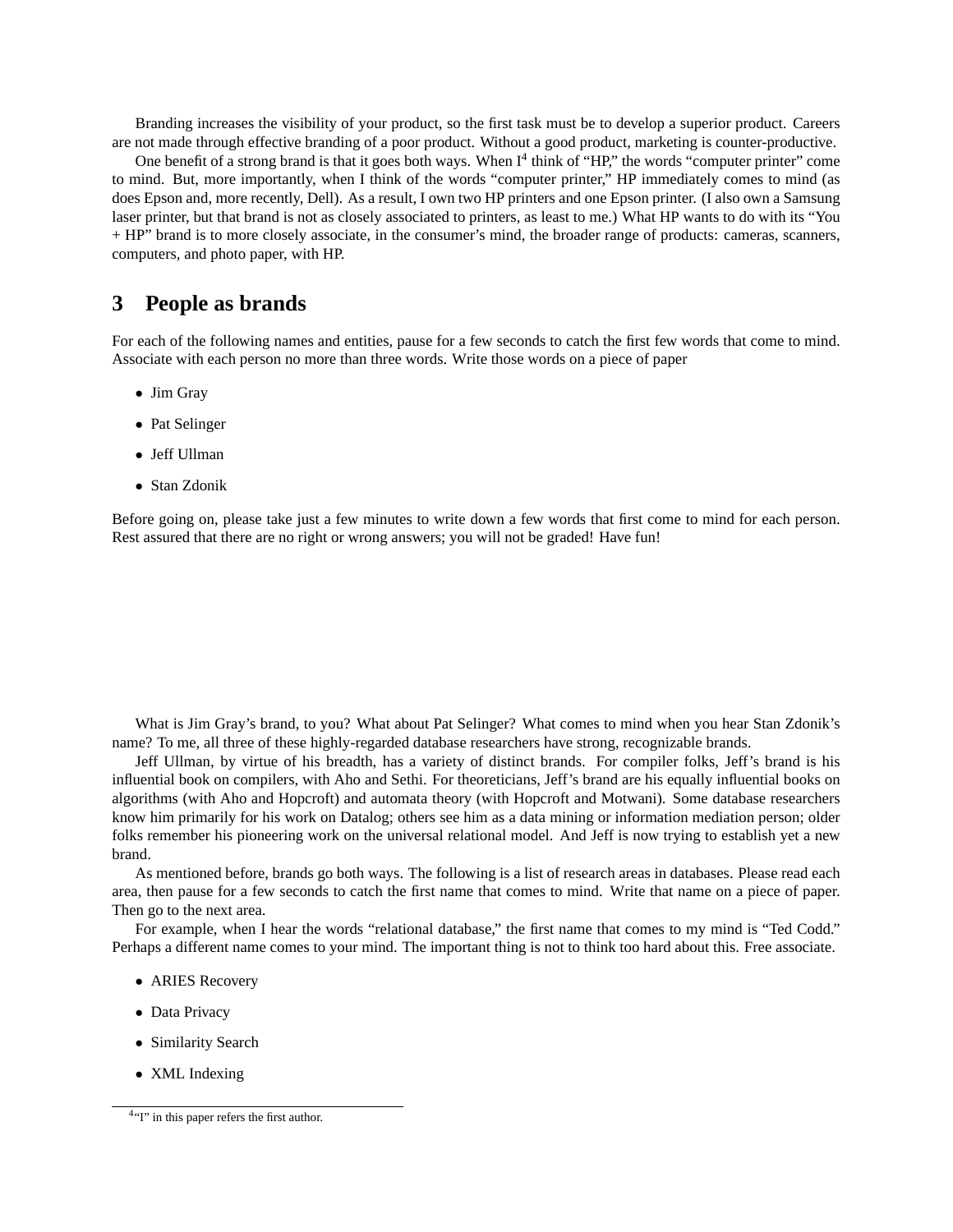Who did you associate with ARIES? I immediately thought of C. Mohan. What about Data privacy? If you were a program committee chair or journal editor and needed someone to cover XML indexing, who would you think of first? If you wanted to reference a paper on similarity search, which person would you search for first on DBLP?

A strong brand helps with tenure letters. The much desired "coherent research stream in  $X$ " statement is equivalent to "has an identifiable brand." A strong brand enables evaluators to assert "is one of the top people in Y."

# **4 Brand positioning**

The important point is that each person already *is* a brand, with some people associated with strong brands and others associated with weak or ineffectual brands. Your products (your ideas) are promoted through your brand. While which brand you promote is your decision, you don't have a choice as to *whether* to be a brand.

What is *your* brand? What do people think when they see you at a conference or when they see your name listed as an author? What are the two or three words that initially pop into their head? Do they think about a recent paper that mentioned your work, or do they only have some vague recollection that you do something with databases? Do they know you primarily as that person from a specific university, or as that person from a particular state or country?

*Brand positioning* is the characterization of a brand. One of Carly Fiorina's most important jobs as HP CEO is to determine what HP's brand should be. And similarly, one of your, dear reader, jobs is to determine what your brand should be. The alternative is to to let your brand be arbitrarily determined by random events and associations.

The most prominent form of brand is by topic. For example, the topics listed above are all brands for a small number of people. Recall that a brand must be distinctive. In any particular database researcher's mind, there are no more than a few names that come to mind when a specific topic is mentioned. To see this, try to list ten people who work in spatial indexes. Don't spend more than two minutes on this exercise.

After the first three or four, did this exercise become more challenging? Yet there must be at least a hundred people who have written multiple papers in spatial indexes. But only a few people can have this distinctive brand.

An application area might also be a brand. Some people are closely associated with "query execution." One of the first people I think of is Goetz Graefe, who wrote some seminal articles on this topic. When I think of "constraint databases," one of the people I think of Peter Revesz; when I see Peter Revesz's name, I think of "constraint databases."

Methodology can be a brand. Over many years, Mike Carey wrote a series of superb papers on concurrency control algorithms; he evaluated those algorithms using a sophisticated transaction simulation system. That methodology served as part of his brand. CS departments often have methodological brands. Wisconsin's brand is empirical (as much of the database work done there has a strong empirical flavor to its evaluation); Toronto's brand is theoretical database research. Some people are more closely associated with the SIGMOD conference (I am in this category), some are more closely associated with PODS, and a very few are strongly associated with both conferences (Jennifer Widom is, to me, one such example).

Interestingly, style can also be a brand. When I see Dennis Shasha, I immediately think first of his book, "Out of Their Minds", and then of his other book, "Database Tuning," and then of his columns in *Scientific American*. What unifies these disparate venues is beautiful writing. So that is part of Dennis' brand to me. When I see Mike Stonebraker, a series of truly imaginative phrases come to mind: "polishing a round ball," "time travel," "how to get a Turing Award," "intergalactic dataspeak." Mike is better than anyone I know at coming up with pithy and deadon phrases to describe complex technical ideas in an engaging way. That is why Mike appears so often in panels: he knows his stuff and can communicate it in an engaging and entertaining fashion. So part of Mike's brand is a provocative style.

Some people bristle at being confined to a single topic. Their research ranges over a great many areas. If a common methodology is employed, that may be their brand. Or they might be known simply as "that person who does all sorts of things." Their brand may be "Jack of all trades."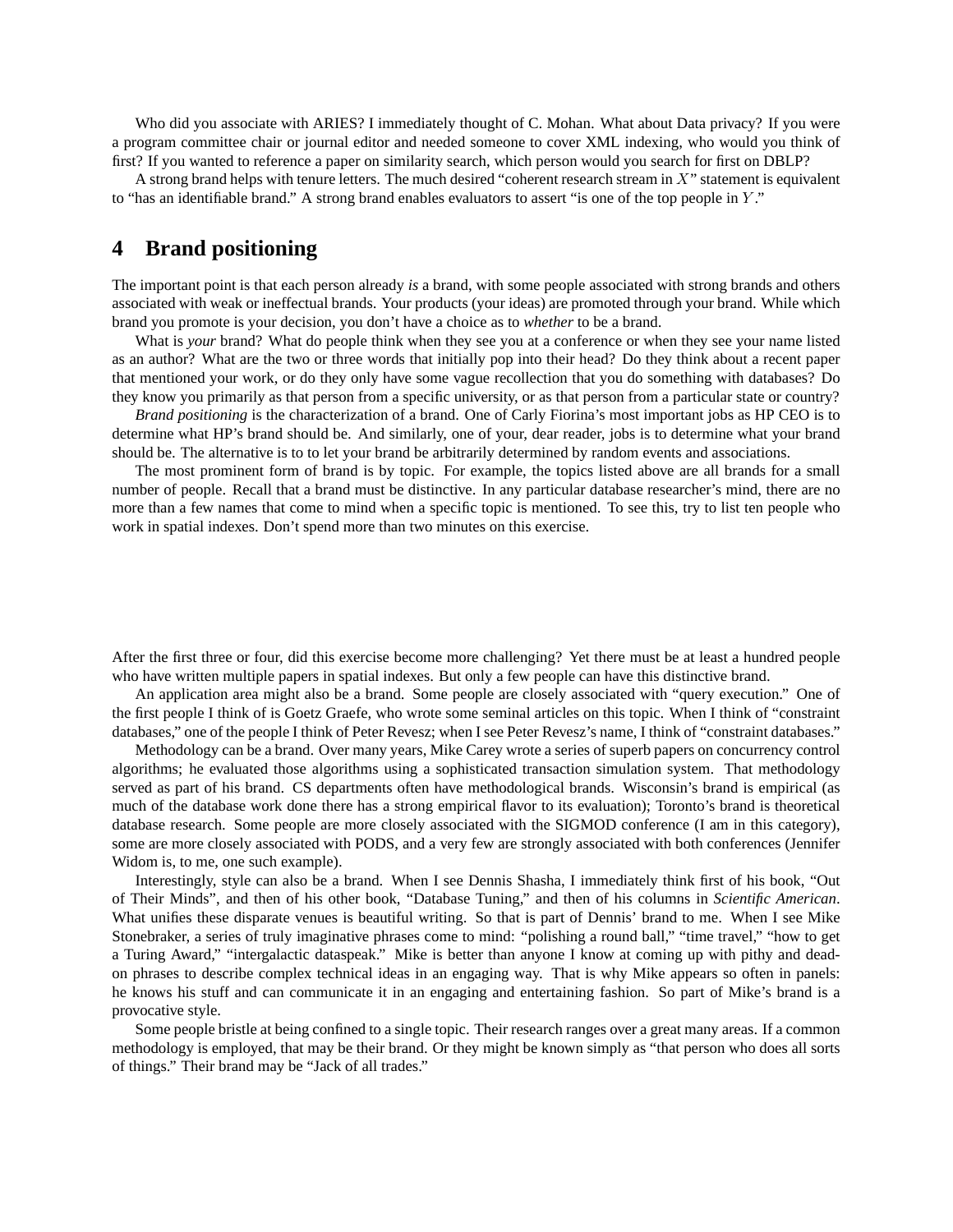# **5 Brand promotion**

Once a brand has been positioned, it can then be promoted. There are three basic ways to do this: advertising, direct selling, and indirect promotion. Again, the objective of this paper is to view brand promotion merely as a metaphor, as another way to classify ways to get your ideas out there.

### **5.1 Advertising**

Companies advertise their products and promote their brand in a variety of ways: print ads, radio and television ads, billboards, and signs at sporting events. Similarly, there are a variety of outlets for promoting your own brand: technical reports, newsletter publications, articles in workshop and conference proceedings, journal publication, technical monographs, and web sites. All can be considered advertising in that they are presenting the brand and/or product in your own words, for others to see and absorb.

It is useful to employ the name of your brand in the titles of your papers and books, to help make that connection for others. Check out these paper titles from SIGMOD'04: "Adaptive Ordering of Pipelined Stream Filters," "Static Optimization of Conjunctive Queries with Sliding Windows Over Infinite Streams," "Data Stream Management for Historical XML Data," "Holistic UDAFs at streaming speeds," and "Dynamic Plan Migration for Continuous Queries Over Data Streams." This tells me that "streams" is already an established brand. It also tells me that new people getting into this area will have a hard time becoming known as one of the top "streams" people, just because there is already so much activity in this area. It is hard to have "streams" as your own, distinctive brand.

Web sites are becoming increasingly important for brand promotion, whether for HP or for a database researcher. Your home page is in effect a succinct (or not!) statement of your brand. Does it convey your brand accurately, in an interesting and engaging fashion? Can it be read and absorbed quickly? Does your web site enable easy access to your product (your papers, your books, your software)?

Projects, labs, and research groups also benefit from a coherent brand. If you have a group project, what is its brand? Look at your group web page to see how well it positions the group's brand. This is a good example of synergy: a strong group brand can enhance the brand of its members. Anything that brings recognition to the group automatically enhances the brand (and reputation) of that group's prominent members.

Monographs of one's work are another form of advertising. A book-length monograph allows one to elaborate more fully on a topic than one or even several papers can accommodate. Sometimes these are collections of one's papers, edited to make a coherent package. The following are good examples. All have been effective at branding a project, rather than a person, though of course the author's brand benefits.

- **The Ingres Papers: Anatomy of a Relational Database System**, edited by Mike Stonebraker
- **Time Granularities in Databases, Data Mining, and Temporal Reasoning**, by Claudio Bettini, Sushil Jajodia and Xiaoyang Sean Wang
- **Spatio-Temporal Databases: The CHOROCHRONOS Approach**, Manolis Koubarakis, et al.

Finally, some journals, e.g., *IEEE TKDE*, place a biography of each author at the end of the paper. This one paragraph is a superb place to state your brand. After reading your biography, the reader should have a clear idea of your identity.

#### **5.2 Direct selling**

Direct selling involves the seller interacting directly with the buyer. Concerning database research, there are several such opportunities: workshop and conference presentations, talks at departments and companies, and one-on-one conversations.

While brands are by definition abstract, associations are most powerful when they are concrete. Having a face to connect to a name makes that person much easier to remember, and strengthens the brand. This is why workshop and conference presentations are so important: they connect the person to the ideas.

It is useful to have a variety of canned presentations available: 15-second, 30-second, 2-minute (so-called elevator conversations, when you meet someone in an elevator and she asks what you do), and 5-minute versions. These can be tailored to present your brand. The person who is interacting with you wants to first, make a personal connection, and second, make an intellectual connection. If your comments are unfocused or touch on too many different specifics,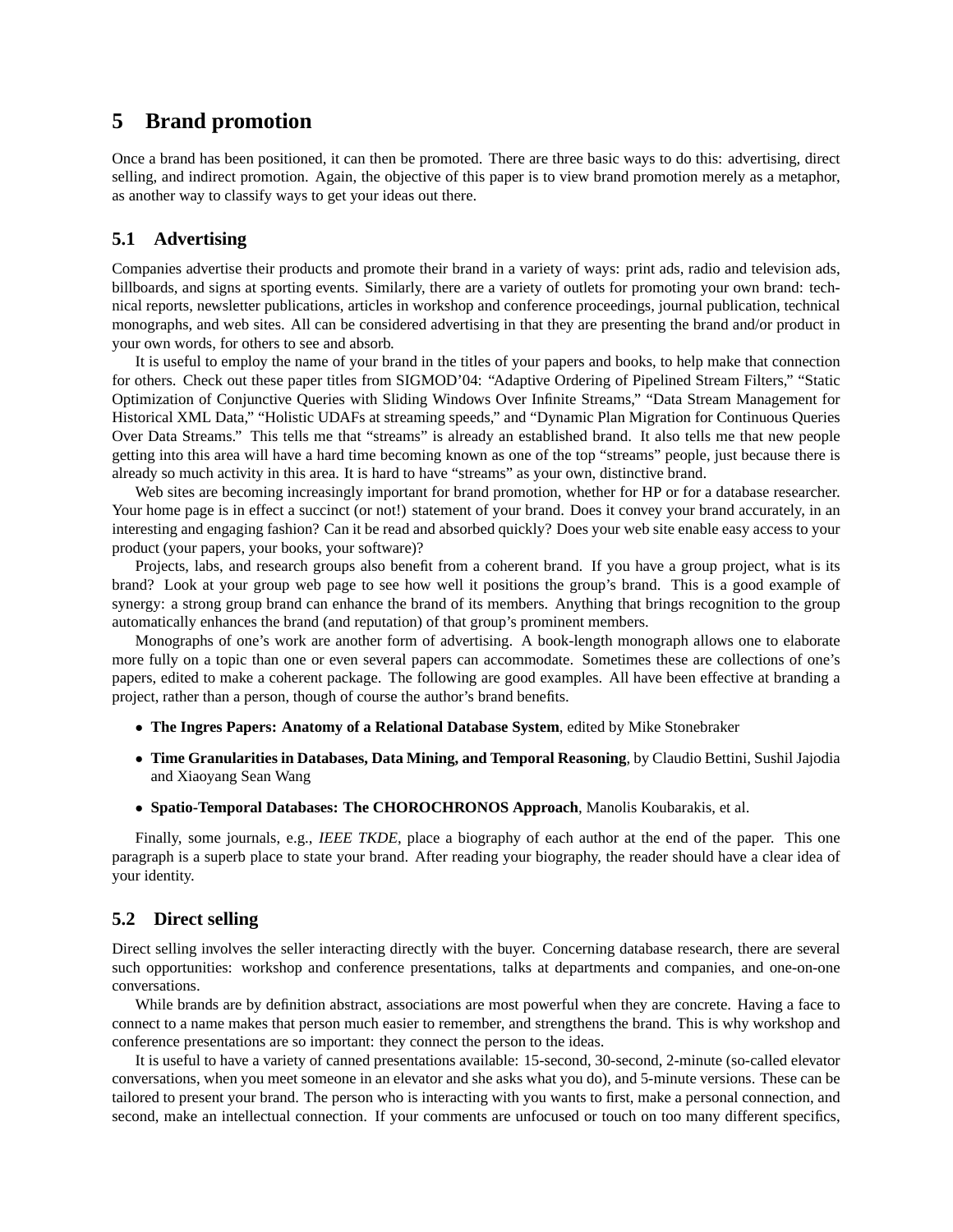the person will walk away with an unclear notion of what you are about. If on the other hand you state your brand clearly and effectively, there is a greater chance that the person will walk away with a strong association between you and your brand.

This may appear to be very manipulative. Brand promotion is only one of several objectives, and it certainly should not be the primary objective. Otherwise, you'll end up sounding like you are a fish oil salesman giving a canned speech. As with all human interactions, there needs to be a genuine connection in such conversations. It suffices just to keep in mind what your brand is, so that you can naturally and unobtrusively communicate that to others.

#### **5.3 Indirect promotion**

In indirect promotion, companies utilize disparate vehicles to indirectly publicize their brands. The Nike "swoosh" on a star golfer's hat, the company logos on the side of a soccer field or on a race car, and the list industrial sponsors on the SIGMOD/PODS conference web page are all examples of indirect promotion.

Indirect promotion is a win-win proposition. The sponsor is connected in the consumer's mind with a positive, possibly prestigious event, and the event gains needed financial support. IBM's sponsorship of the ACM International Collegiate Programming Contest<sup>5</sup> benefits IBM, because it implies that IBM has top-quality programming. IBM basks in the glow of the ACM imprimatur, which enhances IBM's reputation by association. And ACM as a volunteer-based organization is able to organize and run this expensive contest without using member dues.

Indirect promotion is a very effective way to promote your brand. The most used indirect promotion is participation on conference program committees. The conference obviously benefits from this free reviewing time (which would cost hundreds of thousands of dollars per conference if contracted for) and the PC member benefits through association with the conference. This works just as well for narrowly-focused workshops.

But there are a multitude of other indirect promotion opportunities for marketing ideas: surveys, tutorials, bibliographies, glossaries, special issues, edited books, and practitioner books. Researchers often don't think of these venues, concentrating instead on the more obvious conference and journal papers.

For the researcher, indirect promotion is also a win-win. By volunteering one's time on these activities, the survey, tutorial, bibliography, or glossary gets written, the special issue and edited book gets put together, and the practitioner learns a new way of doing things. The entire community benefits from these activities. And of course if chosen carefully in the context of a well-designed brand promotion strategy, such activities can go far in establishing a brand. As with all brand promotion, care must be taken in tailoring the brand to the vehicle.

Say that you're working in a new area, tetra-dimensional databases<sup>6</sup>. You write some papers on tetra-dimensional databases, hoping to establish yourself as the world's expert on this topic. This is actually easy to do, as *no one else* in the world is working in this area. While your brand is closely identified with you, few others care about your brand.

The solution seems contradictory: to increase the value of your brand, you need to get other people involved in your area. The more people that are involved, the stronger the topic, and thus the stronger the brand (as long as you continue to excel in this area). Indirect promotion does just that. By promoting the topic, the research technique, the algorithm, the sub-discipline that is your brand, you enhance your association with that topic, technique, algorithm, sub-discipline. It is indirect promotion because you are not promoting your *product*, your ideas; rather, you are promoting a topic, mentioning your ideas along with those of everyone else.

**Introductory article** After you have written an article or two on a specific aspect of your brand, especially if it is a truly novel topic or approach, it is useful to introduce it to the world. The title should include the name of the brand (e.g., tetra-dimensional databases). The paper can define the brand, show how it is related to other closely aligned topics, and identify the key research questions. The paper essentially explains to people why they would want to work on this topic. Of course, for more established topics, such an article is not needed.

Two venues are particularly useful for this purpose: *SIGMOD Record* and the *CIDR*<sup>7</sup> .

**Special Sections** An especially effective way of establishing a brand is to edit a special issue or section. Many newsletters and journals allow this (in general, it is best to check with the Editor-in-Chief before preparing a detailed proposal).

<sup>5</sup>http://icpc.baylor.edu/icpc

<sup>&</sup>lt;sup>6</sup>I just did a search in Google, and no one as yet is looking at this problem, so it is ripe with promise as a new brand.

<sup>7</sup>http://www-db.cs.wisc.edu/cidr/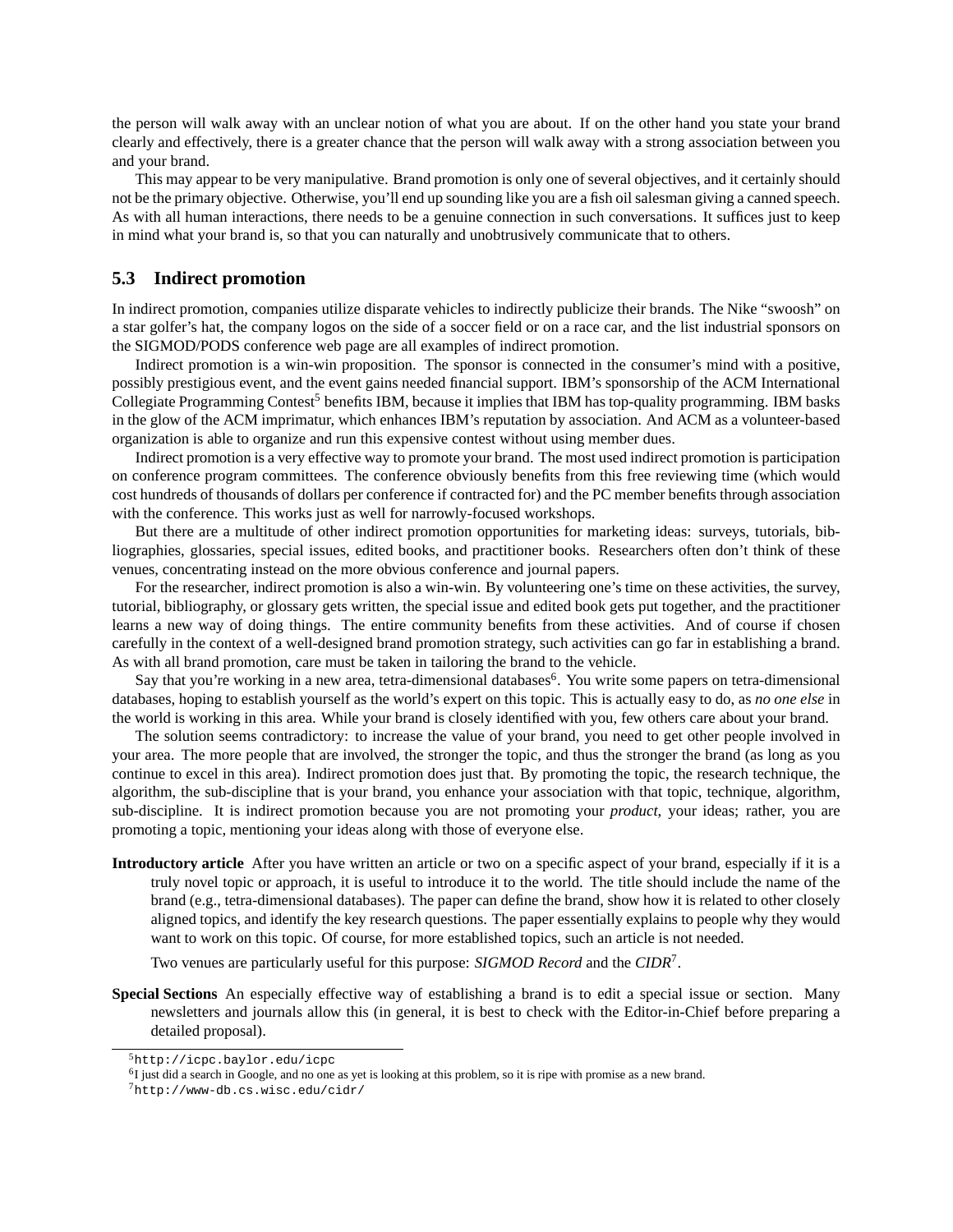To identify emerging brands, check out the special sections. As but two examples, the *Annals of Mathematics and Artificial Intelligence* recently had a special issue on "Spatial and Temporal Granularity" and *SIGMOD Record* just had a two-part special section on "Sensor Network Technology and Sensor Data Management."

These special sections can be time-consuming to put together. You have to write a proposal, which is vetted by the Editor or Editorial Board, then advertise the special section, find reviewers for the (potentially many) papers that are submitted, and finally make the editorial decisions, all while adhering to a tight schedule.

Such projects really put the editors on the line. If they do well, that is noticed by the community and by the Editor-in-Chief of the publication. If they don't do well, that is noticed also. It is disheartening to observe someone who is cavalier about their duties as a special section editor. They spend a good amount of time on the project, but in the end suffer for their shoddy work. Effective promotion of weak ideas means that a lot of people are now aware of these weak ideas. High-powered indirect promotion vehicles like special issues should be taken very seriously.

**Glossaries** A unified terminology is in my view critical to the establishment of a sub-discipline. The best such glossaries are highly interactive, with many people participating. This tends to bring the field together (fields can be brands). The best time to work on a glossary is fairly early in the evolution of that sub-discipline, when there have been enough papers to have the start of a distinct vocabulary, but not before the terminology is ingrained.

Developing a glossaries requires a great deal of tact, because many people are beholden to their favorite technical terms. However, this process does offer the opportunity of being identified as an intellectual leader.

**Edited books** An edited book is the research equivalent of an infomercial. An infomercial is a paid 15-minute or longer television or radio show that goes into great length on the positive attributes of a particular product. For those (few) consumers willing to sit and watch it, an infomercial provides much information, helping to establish the brand.

An edited book can do much to coalesce a field. And they can represent a win (for the editors)-win (for the authors)-win (for the community)-win (for the publisher) proposition. However, such books can be an amazing amount of work, both by the editor(s) and by the authors of the various chapters. And the readership of these books can sometimes be minuscule.

- **Bibliographies** To create a strong brand, one needs to present evidence to the world that this is an active area of investigation. Bibliographies are an excellent way to indirectly promote a brand. Bibliographies are also useful because people like to reference them: "There has been a lot of work in tetra-dimensional databases [...]."
- **Panels** Conference panels are another way to draw attention to your brand. However, pick the panelists carefully: negative attention (sometimes, but not always!) can hurt a brand.
- **Tutorials** Tutorials are talks given at conferences on hot new topics. They may have started at the Data Engineering (ICDE) conference, but now appear at all of the top database conferences. These are generally either one session (90 minutes) or two sessions (3 hours) long. As with surveys, they are a lot of work, but can also have a lot of impact. If you are careful, tutorials can be given multiple times.

If you want to see brand promotion in action, just check out the tutorials that are being offered. Here are the ones to be given this month at PODS'04 and SIGMOD'04.

- "Trees, automata and XML," by Thomas Schwentick
- "Security of Shared Data in Large Systems: State of the Art and Research Directions," by Arnon Rosenthal and Marianne Winslett
- "Fast Algorithms for Time Series: algorithms and applications to Finance, Physics, Music, Biology and other Suspects," by Alberto Lerner, Dennis Shasha, Zhihua Wang, Xiaojian Zhao and Yunyue Zhu
- "Indexing and Mining Streams," by Christos Faloutsos
- "Tools for Design of Composite Web Services," by Richard Hull and Jianwen Su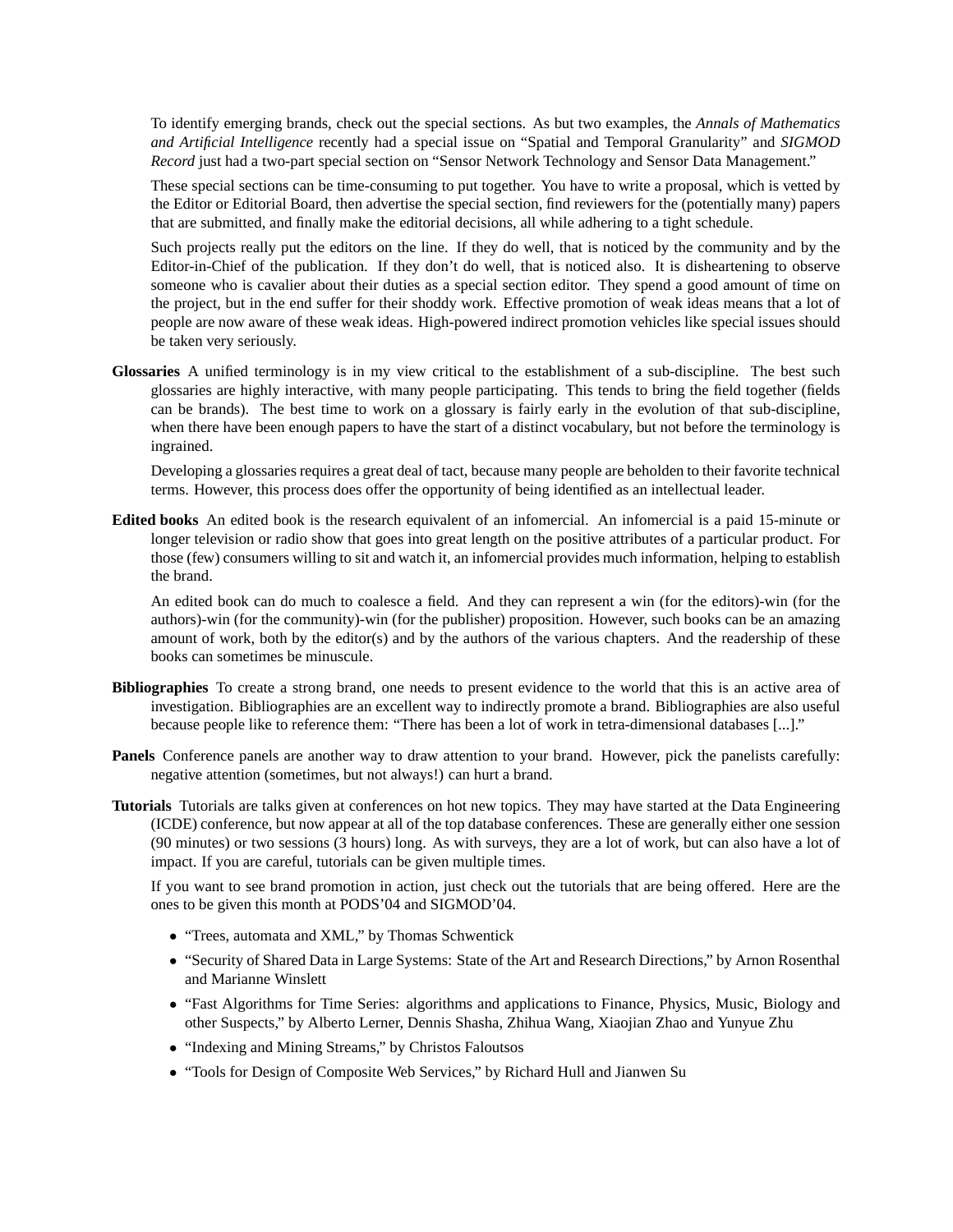Earlier we had mentioned that perhaps streams was no longer a good brand to try to adopt. However, this topic, because it is so hot, is open for sub-disciplines. Christos Faloutsos is well known for his work with text indexing. "Indexing and mining streams" is a brilliant brand, in that it connects with Christos' strong indexing brand, while also connecting to the other strong, but at this point very broad brands of "streams" and "data mining".

As an aside, focusing solely on brand promotion, it is best if the tutorial title is short and to the point. However, Alberto's tutorial title is very intriguing, which will probably increase his audience. As far as benefiting from indirect promotion, it is best to have one or at most two authors. But then again, if multiple people participated in preparing the tutorial, then they deserve co-authorship.

Tutorials can also appear in print. *SIGMOD Record* is an excellent venue for short tutorials. And the IEEE Computer Society has an entire book series of tutorials on various topics.

**Surveys** A survey is another way to promote a brand. It implicitly sets the author up as an expert in the topic of the survey, and as such is very helpful in establishing a brand. As with bibliographies, surveys are an easy way to get referenced.

While *ACM Computing Surveys* is a wonderful place to publish a survey, *ACM TODS* and *IEEE TKDE* now both accept surveys; these latter two journals, being more focused, will perhaps be noticed sooner than *Computing Surveys*. However, only *TODS* surveys<sup>8</sup> are guaranteed to appear on the *SIGMOD DiSC*, though there is a good chance that database papers in *Computing Surveys* will eventually appear in the *SIGMOD Anthology*.

**Monographs** A book-length monograph can be considered either as advertising, if it contains primarily one's own ideas, or as indirect promotion, if it deals more with a general topic.

Notice how the titles of the following books name their brand.

- **Data Mining: Concepts and Techniques**, by Jiawei Han and Micheline Kamber
- **Data on the Web : From Relations to Semistructured Data and XML**, by Serge Abiteboul, Dan Suciu and Peter Buneman
- **Introduction to Constraint Databases**, by Peter Revesz
- **Searching Multimedia Data Bases by Content**, by Christos Faloutsos

Monographs are very time-consuming to write and may attract a small audience (few researchers have time to read an entire book on any one topic). But as with surveys, monographs can be quire helpful in establishing one's expertise in an area.

**Practitioner books and articles** I end with this vehicle because I'm somewhat ambivalent of its effectiveness. The present article is about establishing yourself as a strong brand in the database research community. In that context, writing a book that has practitioners as its primary audience must be considered to be indirect promotion. But unlike tutorials, surveys, and other vehicles, which are at least read by the research community, practitioner books and articles generally are not seen by the research community. Their value is to potentially increase the impact of your work.

A sign that a brand has "arrived" is when it is listed in conference calls for papers. SIGMOD'04 in its CFP explicitly encouraged "work on topics of emerging interest in the research and development communities" and listed among others, the following topics.

- integration of text, data, code, and streams
- large-scale information fusion
- peer-to-peer data management
- personalized information systems
- embedded and self-organizing databases

These are all emerging brands. A few lucky or diligent or insightful researchers have or will become strongly associated with each.

<sup>8</sup> In the interest of full disclosure, I am Editor-in-Chief of *TODS*. I am not currently associated with these other two journals.